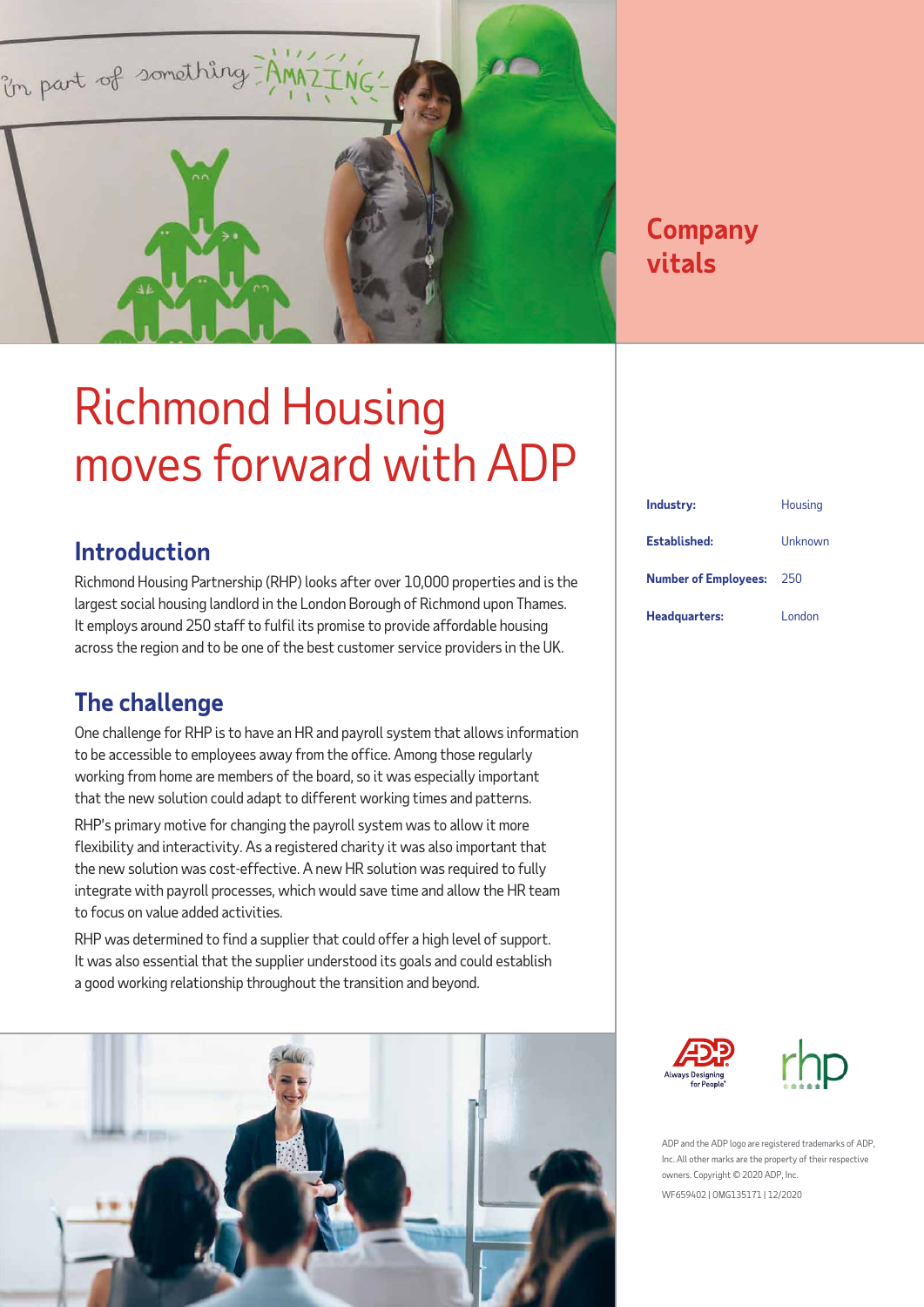### **The implementation**

RHP started the selection process for a new integrated payroll and HR solution with a thorough tendering process. ADP was among the four short listed vendors and the decision was made to retain ADP, its incumbent payroll service partner, using their ADP payroll and HR.net solutions.

Lucy Bailey, HR Advisor at Richmond Housing commented,

*We wanted an HR solution which could be fully integrated with payroll and after looking at the market we decided HR.net offered us the most flexibility.*

Jason adds, "Setting up the new system was very easy and the account team was extremely helpful throughout. The implementation process was facilitated by the ADP account team, who were fantastic in ensuring that the workload for the HR and payroll teams at Richmond Housing was kept to a minimum.

"The transition from the traditional solution to ADP payroll and HR.net was a natural progression for us, and they proved to be the best in class solutions for HR and payroll"

# H

ADP's pitch was really strong. We have been with ADP for ten years and they were able to demonstrate that transitioning to ADP's latest payroll platform would help us achieve our goals and the processes would be smooth and cost-effective.

#### **Jason Chinnery**

Payroll Advisor at Richmond Housing







ADP and the ADP logo are registered trademarks of ADP, Inc. All other marks are the property of their respective owners. Copyright © 2020 ADP, Inc. WF659402 | OMG135171 | 12/2020